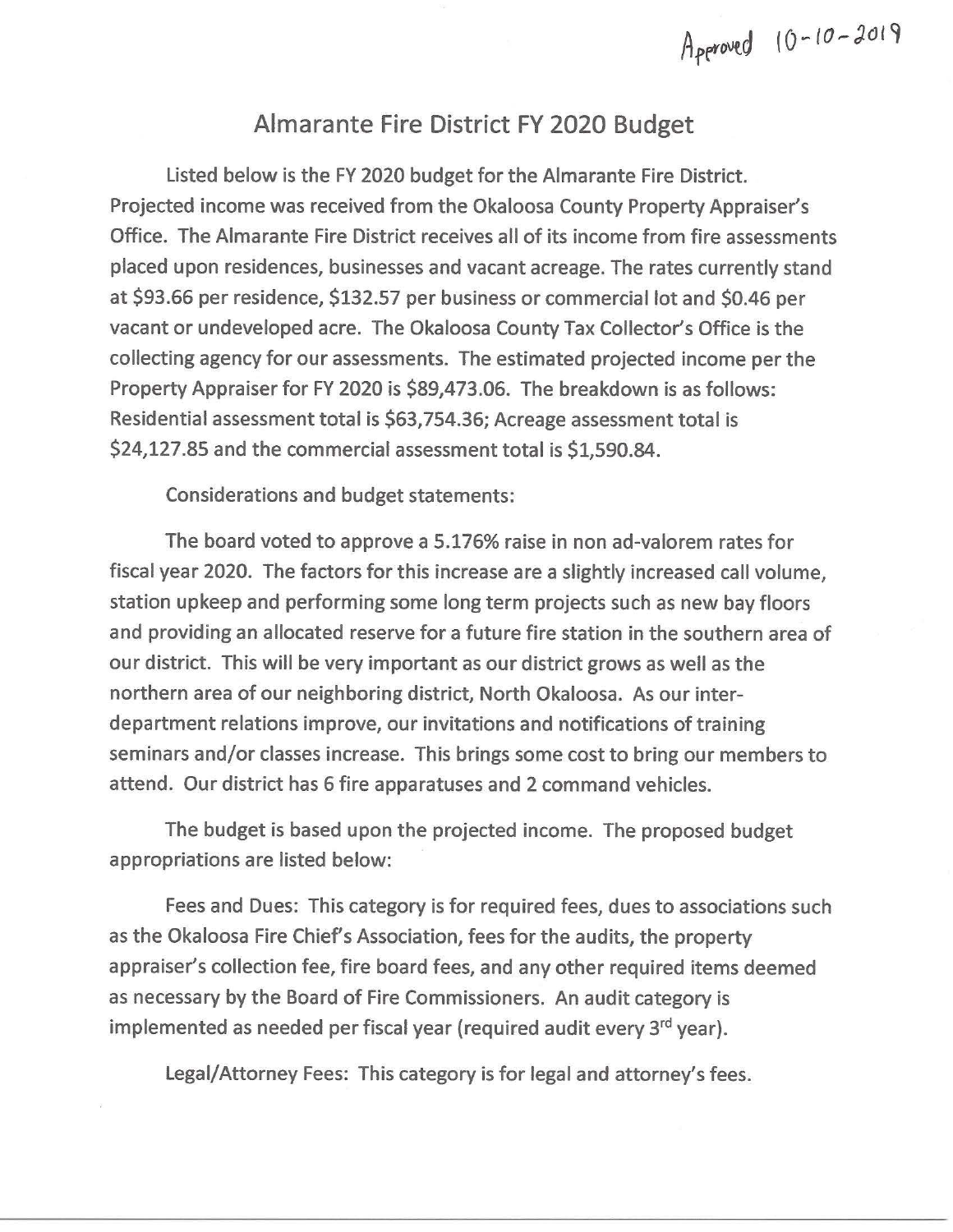Insurance: This category is for our yearly insurance premium, which is paid in full when the new policy comes in January or February. There are also budgeted funds in this category for any deductible payments. This includes AFLAC and workman's comp.

Fuel: This category is for our fuel purchases for all of our fire vehicles. This category also includes monies for fuel for the Jaws of Life, lawn maintenance equipment and if needed, generator fuel.

Utilities: This category includes electricity, water, phone, DSL, satellite and any other monthly related recurring costs for the building.

Administrative and Office Supplies: This category includes office materials, station cleaning supplies, department clothing, computer hardware or software and other related materials for the administrative side of operations.

Vehicle Maintenance: This category includes funds for the maintenance and upkeep of fire department apparatus and tools.

Station/Building Maintenance: This category includes funds for the maintenance and upkeep of the fire station and grounds. This includes yard maintenance.

Training: This category includes funds for training materials and reimbursements for courses taken by members including, but not limited to EMT, Firefighter 1/11 and Paramedic school.

Firefighter Incentive: This category includes funds for incentives for the firefighters. This includes an annual dinner/awards ceremony, extra items not deemed viable from other appropriations (bottled water for fire scenes, jackets, shirts, etc.)

Capital Equipment: This category includes funds for new equipment, new tools, new fire gear, and other related new equipment needs including new equipment pertaining to department personnel.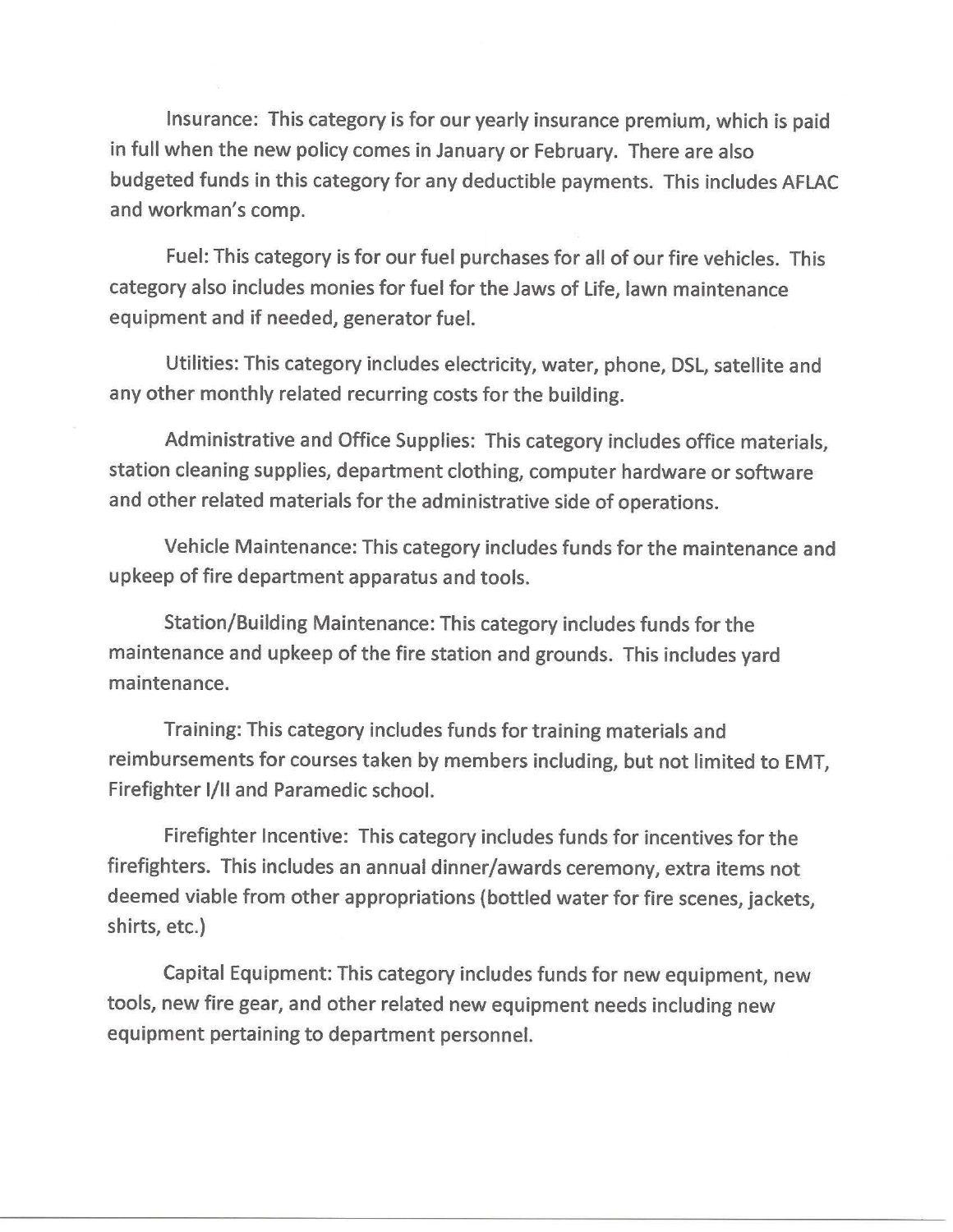Prior Year Carryover: This category includes all funds rolled over from the 2019 fiscal year. These funds can only be used if they are allocated by the board to a specific budget category. This can also be considered unreserved funds.

Reserve (0901): This is a fund slated for a future second fire station.

## **The final budget:** \*\*\*

| Insurance (0100):                   | \$13,500.00                       |
|-------------------------------------|-----------------------------------|
| Fees/Dues (0200):                   | \$4,500.00                        |
| Audit (0201), for FY 2019           | \$5,000.00 (single year category) |
| Legal/Attorney (0201):              | \$3,000.00                        |
| Fuel (0300):                        | \$5,500.00                        |
| Utilities (0400):                   | \$5,500.00                        |
| Office Supplies (0500):             | \$2,000.00                        |
| Fire Prevention (0501):             | \$1,000.00                        |
| Vehicle Maintenance (0600):         | \$11,000.00                       |
| <b>Building Maintenance (0601):</b> | \$5,000.00                        |
| <b>Training (0700):</b>             | \$5,000.00                        |
| Firefighter Incentive (0701):       | \$5,000.00 (decreased)            |
| Capital Equipment (0800):           | \$12,000.00                       |
| Prior Year Carryover (0900):        | \$20,379.35                       |
| Reserve (0901):                     | \$11,446.18                       |
| Projected Income:                   | \$89,473.06                       |